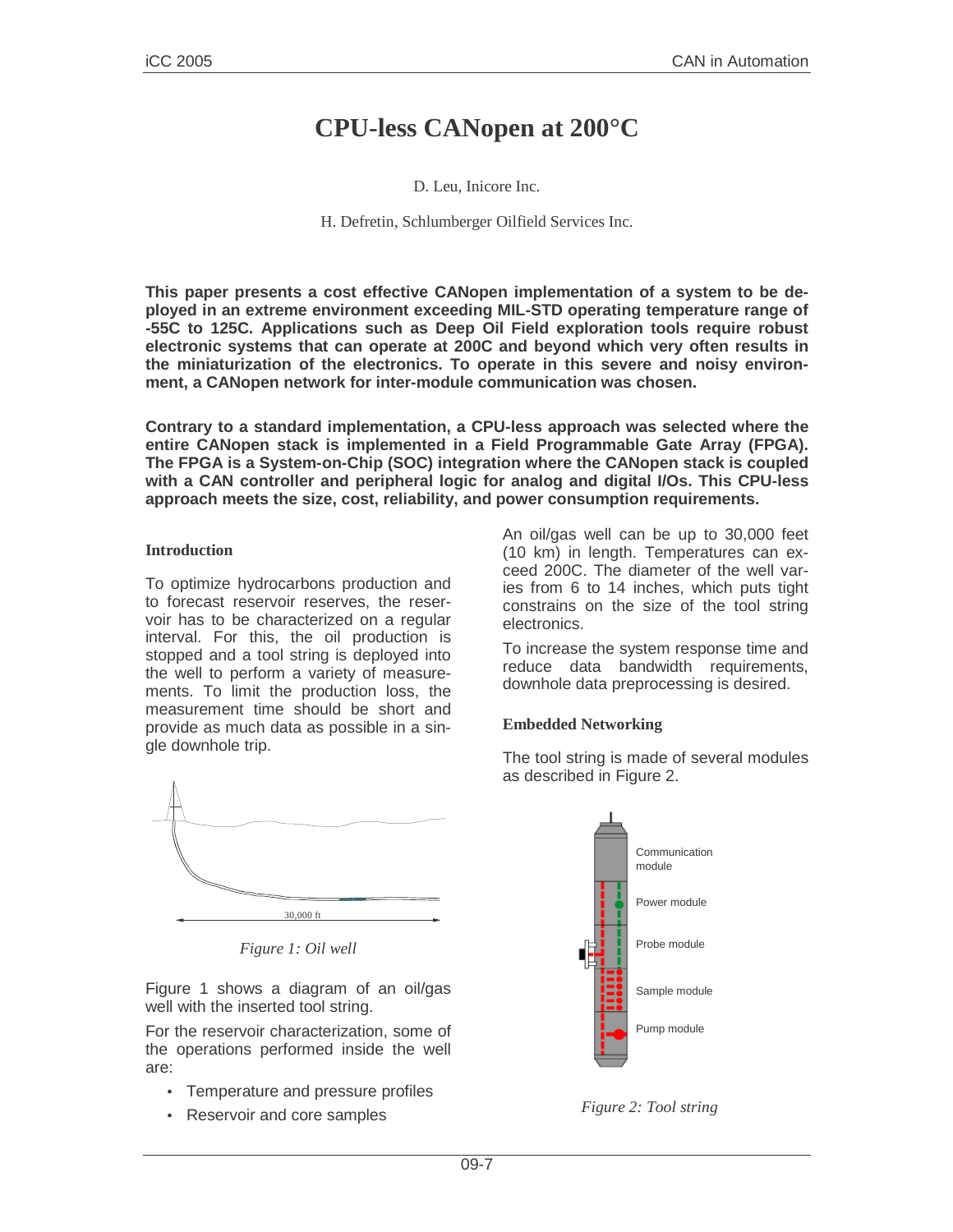The electronic boards inside each module are connected via the CAN bus. One CAN node serves as the bridge between the local CAN bus and the backbone, which provides the communication link to the surface. The other boards provide the interface to sensors and other devices such as motors, solenoids, and seal valves.

Figure 3 shows an overview of a module with its sub modules.



*Figure 3: Module with electronic boards*

CANopen was chosen as Higher Layer Protocol (HLP) due to its simplicity and flexibility. Using a well established standard has helped to coordinate the development team spread around the globe. The CANopen protocol was even embedded into the proprietary surface link providing an almost transparent communication path from the surface down to the individual sub modules.

During the development, several application specific requirements lead to some adaptation of the CANopen protocol to provide better support:

### PDO Packet

Several sub modules provide big data samples which extend far beyond 8 bytes. Since the number of local CAN nodes never exceeds 32, two of the ID bits are used to group several PDO objects into a bigger PDO Packet (PDOP):

| <b>COB-ID</b>        |  |  |  |  |                                 |         |  |  |  |  |
|----------------------|--|--|--|--|---------------------------------|---------|--|--|--|--|
| 10 <sup>°</sup>      |  |  |  |  | 9   8   7   6   5   4   3   2 1 |         |  |  |  |  |
| <b>Function Code</b> |  |  |  |  |                                 | Node-ID |  |  |  |  |

*Table 1: Identifier allocation scheme*

t: Toggle bit

Used for flow control in PDOP messages. This bit toggles with each PDOP message and is always 0 for other messages.

c: Continued bit

Used for flow control in PDOP messages. Bit is one if message continues in next PDO message.

Figure 4 shows the message flow using the PDO Packet protocol for a receive PDO message.



*Figure 4: RPDOP Protocol*

# NMT dynamic node assignment

LSS would provide dynamic node assignment services, but its implementation is too complex for this system. A simplified approach using the NMT master message with a custom command was taken to set or change the Node ID of a target.

### **Architecture and Technology Selection**

To reliably design a tool to operate at high temperature, the selection of high temperature components is very challenging. Off-the-shelf components cannot always be used and in some cases, repackaging is necessary to withstand extreme temperatures. Since no low-cost microcontroller with an embedded CAN controller has been identified for high temperature application, an FPGA implementation has been investigated as a potential alternative.

To reduce electronics size and cost, two types of CAN slave modules are currently implemented:

• CPU CAN gateway The CPU CAN Gateway is made of a CPU coupled with an FPGA that contains the CAN controller plus additional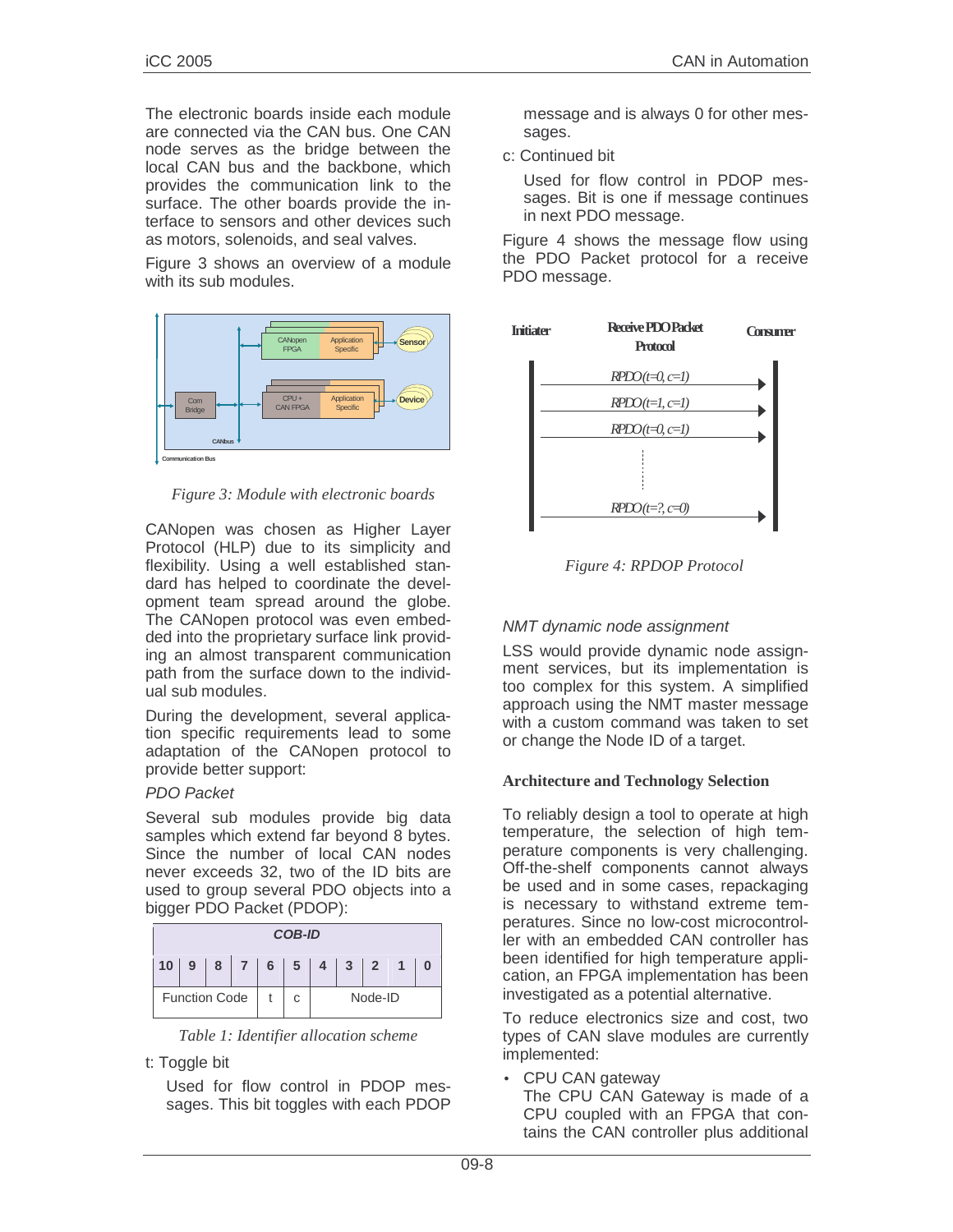application specific logic. Figure 5 shows the block diagram.



*Figure 5: CPU CAN Gateway*

• FPGA CAN Gateway

The FPGA CAN gateway is a low cost application solution where local data processing is not required. Coupling the CAN controller with additional logic demonstrates the possibility of implementing the CANopen protocol stock in a single chip.



*Figure 6: FPGA CAN Gateway*

This CPU-less approach resulted in an implementation with fewer components and reduced board space, which leads to increased reliability and reduced total system costs.

### **"Standard" CANopen Implementation**

In a typical CANopen implementation, a





CPU complemented by a selection of peripheral interfaces is integrated onto a silicon die. Either an external or an on-chip CAN controller provides the network interface. Figure 7 shows the block diagram of a typical CAN controller. To be operational, external data and program memory have to be added.

In such systems, the CPU performs the entire operation. Depending on the implementation, either a small operating system or a simple main loop controls operation of the different tasks. An example for the main loop of a simple I/O controller is shown in figure 8.

The entire main loop is a sequential proc-



*Figure 8: Application main loop*

ess of several individual tasks. Some signal or data processing operations might require a lot of time and therefore delaying all other tasks. Instead of using a simple loop, a more advanced process queue with selectable process priority can help to avoid timing conflicts. Still, if certain time critical tasks have to be performed, a move to a more powerful CPU might not be avoided.

# **CANopen in an FPGA**

As shown in previous paragraph, the regular handling of the CANopen stack, CAN controller, peripheral interfaces, and data processing requires a certain CPU performance.

Instead of having a central CPU that processes everything, a different approach has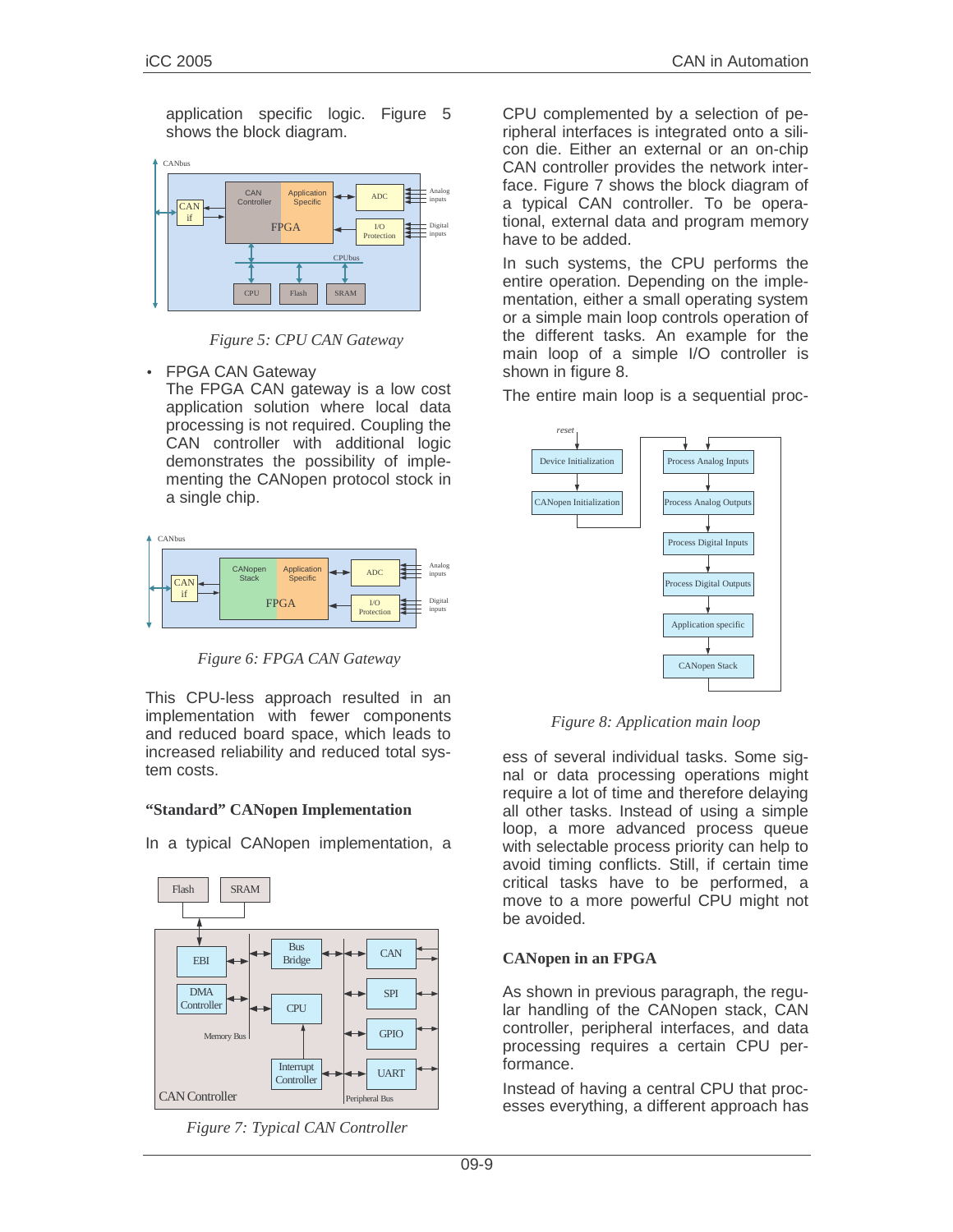been chosen to implement the CANopen stack with all the peripheral modules.

An FPGA can be thought of like a massive parallel architecture where several engines work in parallel. This parallel processing approach is shown in the block diagram in figure 9.



*Figure 9: CANopen FPGA*

Each peripheral interface is implemented as an autonomous controller or as an application specific state machine. They operate independent of the CANopen stack. The CANopen stack itself consists of several independent operating modules. The internal communication between the protocol stack and the application specific interfaces happens through the Process Image.

The different blocks shown in figure 9 implement following functions:

- CAN Controller This is the basic CAN protocol framer.
- Message Filter

The message filter is used to route the received messages to the target process and discard messages that are of no interest for this node.

- RPDO Handler The message content is stored in the Process Image according to the fixed RPDO mapping parameter.
- TPDO handler

Depending on the state of the PDO transmission parameter state, a new PDO message is generated using data stored in the Process Image and transferred into the transmit FIFO.

– Tx FIFO All outgoing messages are put into an intermediate FIFO before being transmitted.

– NMT Handler

This controller implements the NMT state-machine and the dynamic node assignment.

– SDO Handler

The entire Object Dictionary is hard coded inside the SDO Handler. SDO requests are received and executed and the response is put into the transmit FIFO. The SDO Handler also generates heartbeat and emergency messages.

– Process Image

This is the central data memory where all the received and transmit PDO data is stored. The Process Image contains the application specific configuration data too.

– Sensor Handler

Instead of having low-level peripheral interfaces such as an SPI controller, application controllers are used to perform entire data processing sequences. The Sensor Handler performs autonomous data acquisition using an external SPI based ADC. Local offset and gain correction can be enabled to compensate for ADC nonlinearity.

The Sensor Handler is configured using an SDO object providing options such as:

- Sampling frequency
- Enable automatic offset and gain correction
- Enable data over sampling
- Start/stop control
- Digital I/O

The digital I/O module updates its output according to the state of the Process Image. Accordingly, the input state is reflected in the Process Image too. Generation of a new TPDO message depends on the configured communication parameters.

Motor Controller

The motor controller provides a highlevel command interface. Using RPDO messages, a motor can be controlled through parameters such as start, stop, and revolutions per second.

– Debug UART

For system debugging, a communica-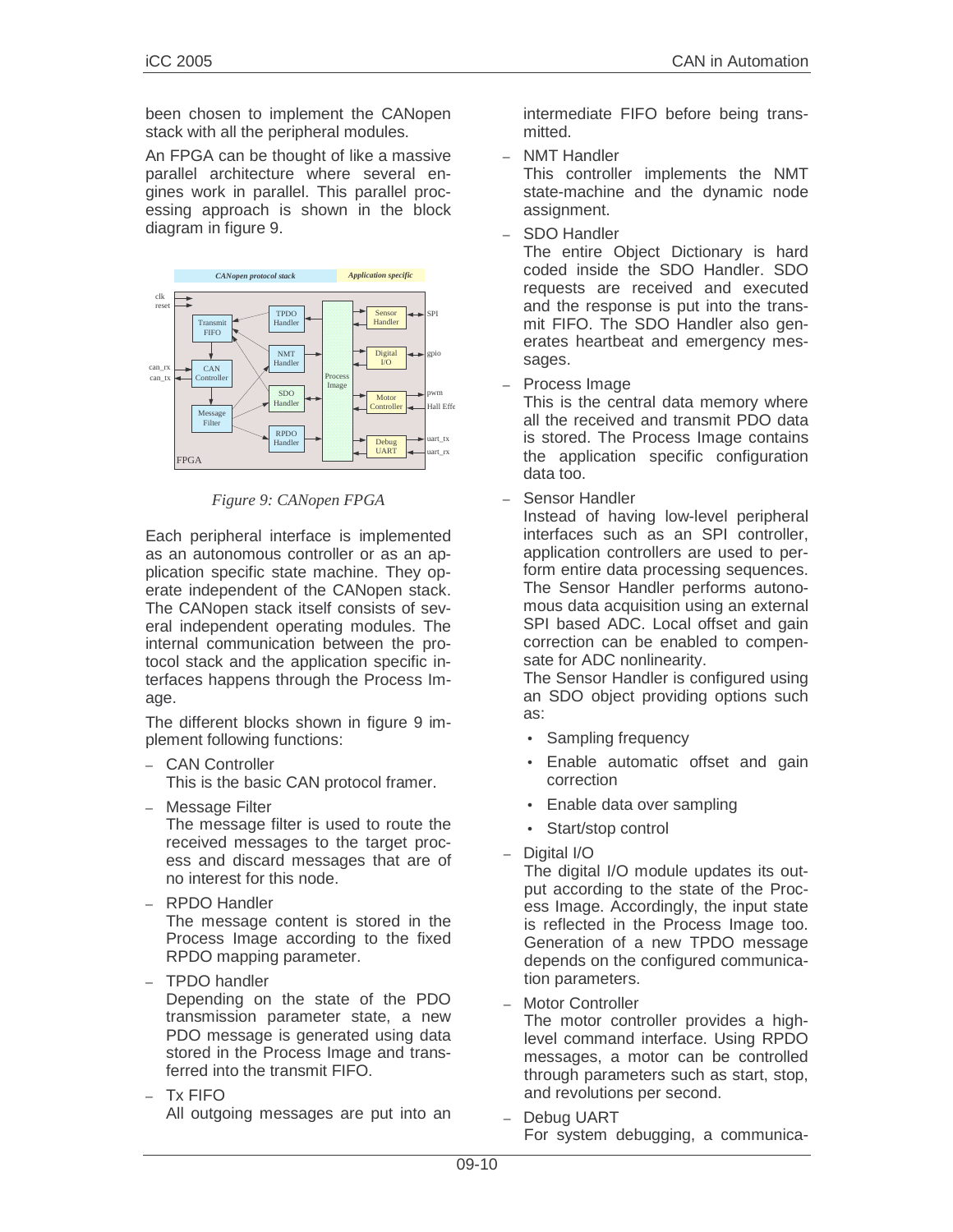#### **Supported CANopen features**

Having the CANopen stack integrated in hardware leads directly to the question of CANopen compliance. In order to leave as much FPGA space to the application specific portion, certain CANopen features that don't provide a direct benefit to the application had to be sacrificed.

The current implementation supports following features:

- SDO (expedited access only)
- NMT
- PDO (4 RPDO, 4 TPDO)
- PDO communication parameter
- EMCY
- Heartbeat

Protocol features that were not required in this system were waved while preserving CANopen compliance:

- Segmented SDO
- Fixed PDO mapping parameters
- COB-IDs are fixed

To minimize overhead and processing inside the CANopen stack, a custom device profile was selected.

#### **FPGA Verification**

Prior to powering up the development board to check for proper operation, the CANopen FPGA was verified in VHDL simulations. The entire system was modeled, as it will be used in the real application. Figure 10 shows the block diagram of the transaction-based verification environment.

The testbench is structured into several blocks each implementing a particular function or model:

– Stimuli Generators

Several stimuli generators are used to verify proper operation of the CANopen FPGA. A stimuli generator controls the entire operation of a test and verifies that the device under test performs as expected.



*Figure 10: Transaction-based testbench*

- CANopen Logger For error analysis all CAN transactions are reported in the context of the CANopen protocol.
- CAN Protocol Checker The CAN protocol checker verifies integrity of the CAN messages and reports errors.
- CAN Bus Functional Model (BFM) The CAN BFM generates and receives CAN messages.
- CANopen Transaction Layer The CANopen transaction layer translates CANopen function calls into proper CAN messages. Received CAN messages are decoded and provided as CANopen type messages.
- GPIO BFM Using this module, the GPIO pins of the FPGA can be controlled from the stimuli generator.
- ADC Model and AIN BFM Using the AIN BFM, the analog inputs of the ADC Model can be stimulated. These values are returned by the ADC Model upon receipt of the proper SPI sample command.

Transaction-based verification uses a higher level of abstraction. Instead of controlling individual signals by setting them to one or zero, signal operations are executed as entire transactions. The stimuli generator uses function calls to execute transactions. These transactions are converted into the individual bit sequences using a Bus Functional Models (BFM).

Figure 11 shows an extract of the VHDL stimuli generator where successive transactions modeled as procedure calls are use to read the device type entry of a particular CAN node.

This higher level of abstraction results increased efficiency and enables reuse of